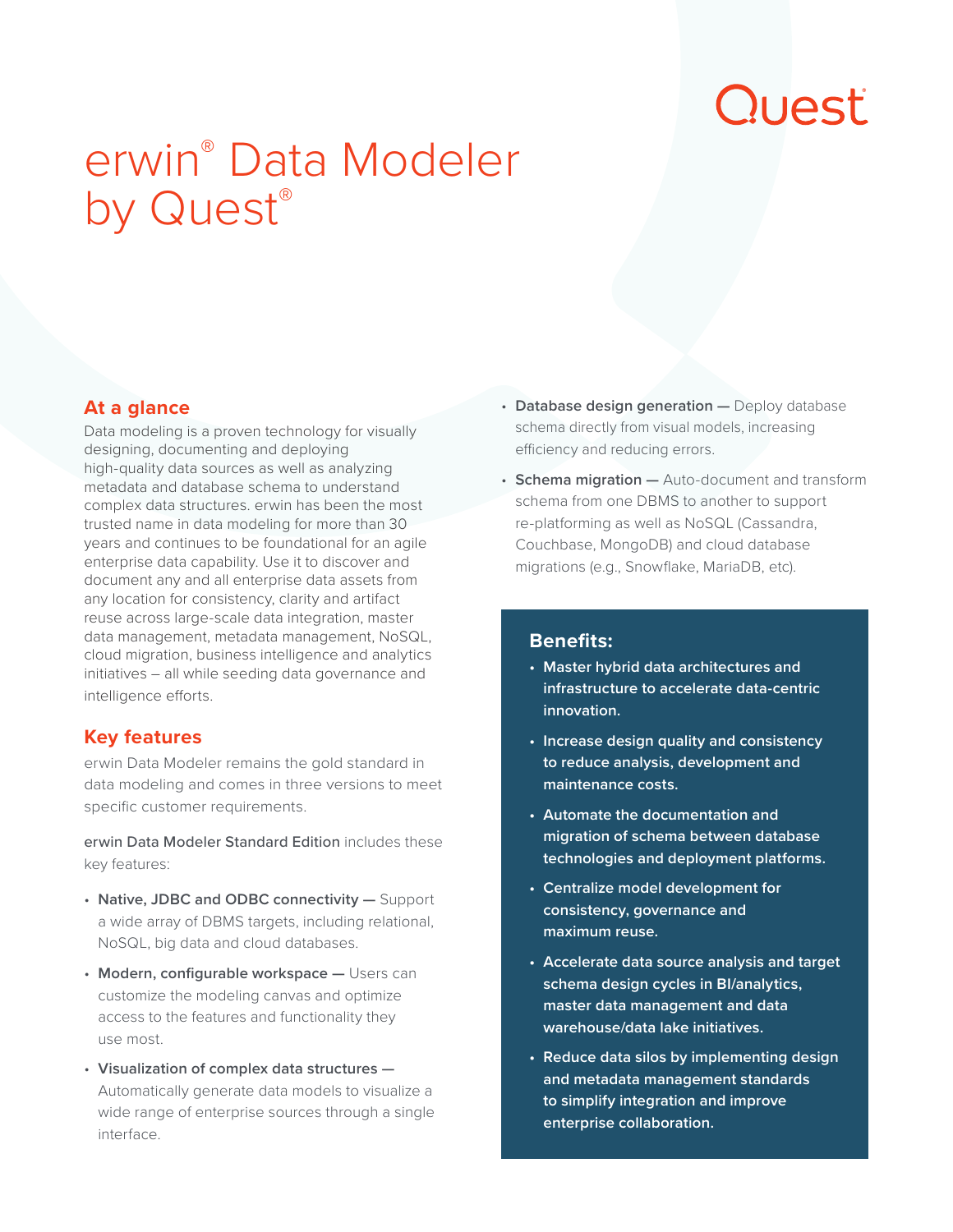- **RE Scheduler —** Automate the offline reverseengineering of databases into data models so modelers can focus on other activities.
- **Standards definition —** Increase quality and efficiency with reusable standards, including model templates, domains, automation macros, naming standards and datatype standards.
- **Model and database comparison —** The Complete Compare facility automates bidirectional synchronization of models, scripts and databases; compares one item with the other; displays any differences, and permits selective updates, generating ALTER scripts when necessary. Quick Compare templates automate and standardize comparison criteria for added efficiency and consistency.
- **Design transformations —** Customize and automate super-type/sub-type relationships between logical and physical models and de-normalize ERD models into JSON/document models.
- **Model exchange —** Import/export models to/from a wide variety of data management environments for standardization and reuse across data management and governance efforts.
- **Reporting and publication —** The Report Designer's intuitive point-and-click interface and ODBC query tool create PDF, HTML and text-based reports for both diagrams and metadata.

erwin Data Modeler Workgroup Edition adds the following model management and modeler collaboration features:

- **Centralized model management repository —** Store and provision data models, naming standards glossaries and standards templates in a shared repository for managed access, collaboration and cross-model analysis, and governing modeling practices and processes.
- **Collaborative modeling with conflict resolution —** Team members can work together more efficiently via concurrent model access with optional model locking, multi-user collision resolution, and independent model merge.
- **Change management and audit capabilities —** Controlling and tracking changes is critical to maintaining quality, consistency and audit compliance. Specific features include change impact analysis, version management and undo/ redo capability over the lifespan of a model.
- **DevOps capabilities —** Greater accuracy, traceability, time savings and better collaboration is experienced as data modelers stay within the tool and, with one click, push data definition language (DDL) to GitHub/Git repository via Mart.
- **User permission and model security management —** Control model assets by managing user profiles and security settings, including authentication via LDAP.
- **Web-based model and repository administration —** An intuitive, web-based console allows administrators to manage marts, models, users, profiles, permissions, session locks, connections and more.
- **erwin Data Modeler Connect for Data Intelligence —** Automatically harvest erwin data models and naming standards from the erwin Data Modeler Mart for ingestion and cataloging in erwin Data Intelligence.

erwin Data Modeler Navigator Edition provides read-only access for a wide range of roles for greater collaboration through the following key features:

- **Visualization and navigation of data models —** See data models in a secure, read-only environment for easy viewing and understanding of database structures and business definitions.
- **Impact analysis —** View and test the impact of changes to data models in a secure, read-only environment before changes are implemented.
- **Enterprise-wide view of data assets —** With access to the erwin Data Modeler Workgroup Edition model repository, users can obtain a central view of all enterprise data assets.